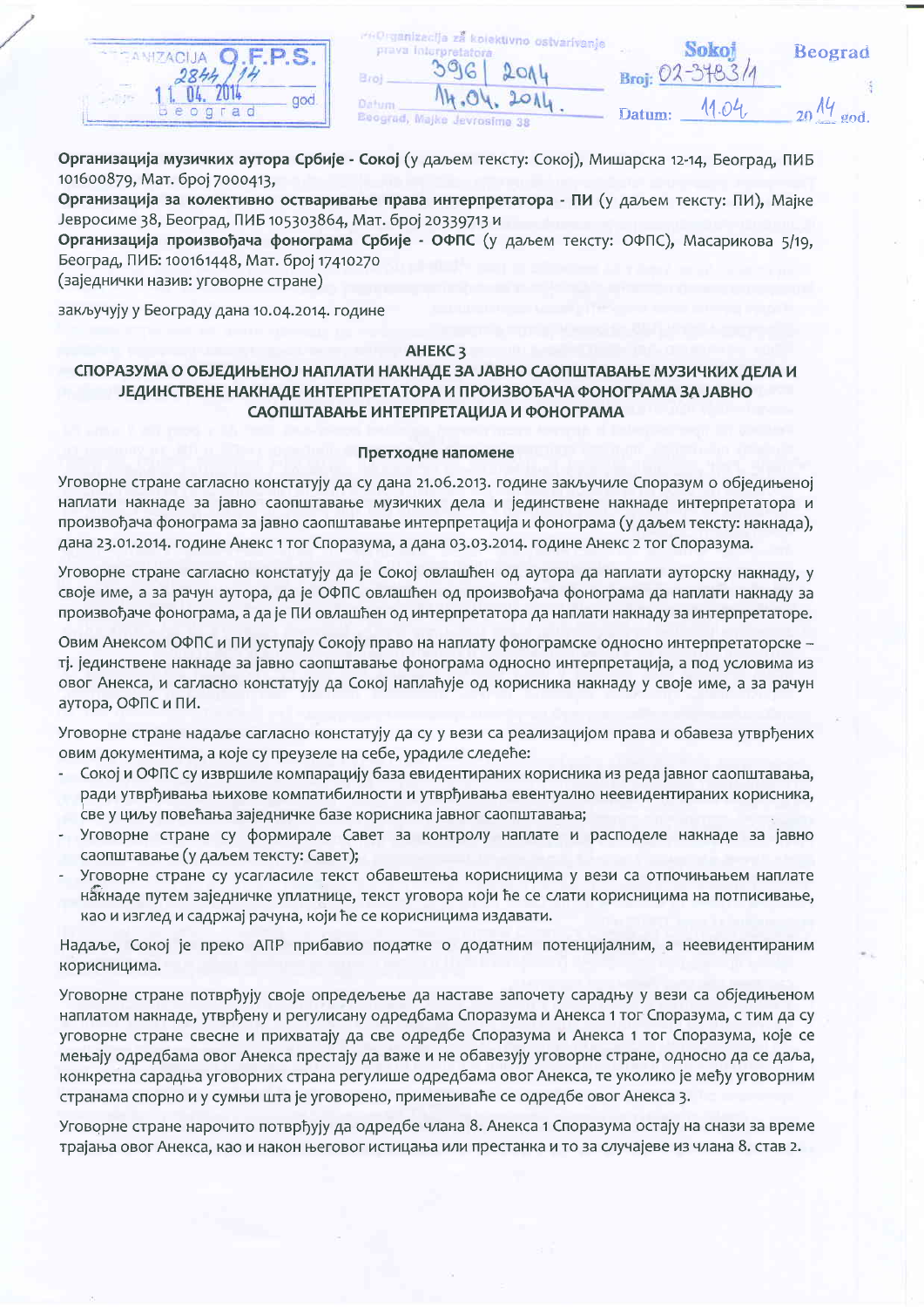#### Члан 1.

Уговорне стране овим Анексом регулишу обједињену наплату накнаде за период почев од 01.04.2014. године а закључно са 31.12.2014. године (с обзиром да је у периоду од 01.01.2014. године до 31.03.2014. године наплата накнаде регулисана Анексом 1 од 23.01.2014. године).

#### Члан 2.

Уговорне стране су сагласне, а Сокој се обавезује и прихвата да у своје име:

- Издаје рачуне свим евидентираним корисницима,
- Обрачуна и плати ПДВ по свим издатим рачунима,
- Врши комплетно администрирање по издатим рачунима, које подразумева прецизно вођење евиденција о издатим рачунима, наплаћеној накнади, слање извештаја ОФПС и ПИ о броју и вредности издатих рачуна, а не искључује друге потребне активности, у циљу што ажурније и квалитетније наплате накнаде,
- Решава по приговорима и другим евентуалним жалбама корисника тако да у року од 7 дана по пријему приговора, поднети приговор уз предлог одговора проследи ОФПС и ПИ, те уколико се ОФПС и ПИ у даљем року од 7 дана не изјасне на предлог одговора, Сокој одмах, следећег дана, доставља одговор на приговор кориснику, а уколико ОФПС и ПИ у остављеном року оспоре предлог одговора на приговор, Сокој приговор са ставовима све три уговорне стране достави Савету, за прву следећу седницу;
- Закључује уговоре са заступницима, шаље извештаје о раду заступника Савету, врши коресподенцију са корисницима због притужби на рад заступника, осталим жалбама и приговорима корисника, а не искључује друге потребне активности, у циљу што ажурнијег и квалитетнијег рада заступника;
- Закључује уговоре са адвокатима, шаље извештаје о раду адвоката Савету, а не искључује друге потребне активности, у циљу што ажурније и квалитетније наплате накнаде пред судом;
- Врши плаћање свих обавеза у циљу наплате накнаде, као што су: трошкови комуникације са корисницима, трошкови издавања рачуна, трошкови накнада заступницима и адвокатима, трошкови судских такси и других потребних трошкова пред судом.

#### Члан 3.

Уговорне стране су сагласне да ће Савет најкасније до 14.04.2014. године, на предлог директора, односно овлашћених представника организација Сокој, ОФПС и ПИ утврдити принципе формирања заједничке заступничке мреже, утврдити услове под којима ће заступници радити, износе накнада за рад заступника, утврдити процедуру њиховог рада, начин контроле њиховог рада, изглед записника и друге важне елементе у вези са управљањем заступничком мрежом, који представљају саставни део овог Анекса 3 Споразума;

Уговорне стране су сагласне да ће Савет на предлог директора односно овлашћених представника организација Сокој, ОФПС и ПИ:

- утврдити услове сарадње са адвокатским канцеларијама, дистрибуцију предмета адвокатима према пропорцији 50%-25%-25% (Сокој-ОФПС-ПИ) и начин контроле њиховог рада, који представљају саставни део овог Анекса 3 Споразума;
- усвајати извештаје о закљученим уговорима, испостављеним рачунима и наплаћеним средствима;
- одлучивати по приговорима корисника у случајевима када претходно организације Сокој, ОФПС и ПИ писаним путем не постигну консензус о одговору на приговор корисника, и
- разматрати и друга питања од заједничког интереса за ефикасан рад у домену накнаде.

#### Члан 4.

Записници путем којих заступници евидентирају кориснике морају бити нумерисани и сваки записник мора имати четири примерка, од којих се први примерак доставља Сокоју, други примерак се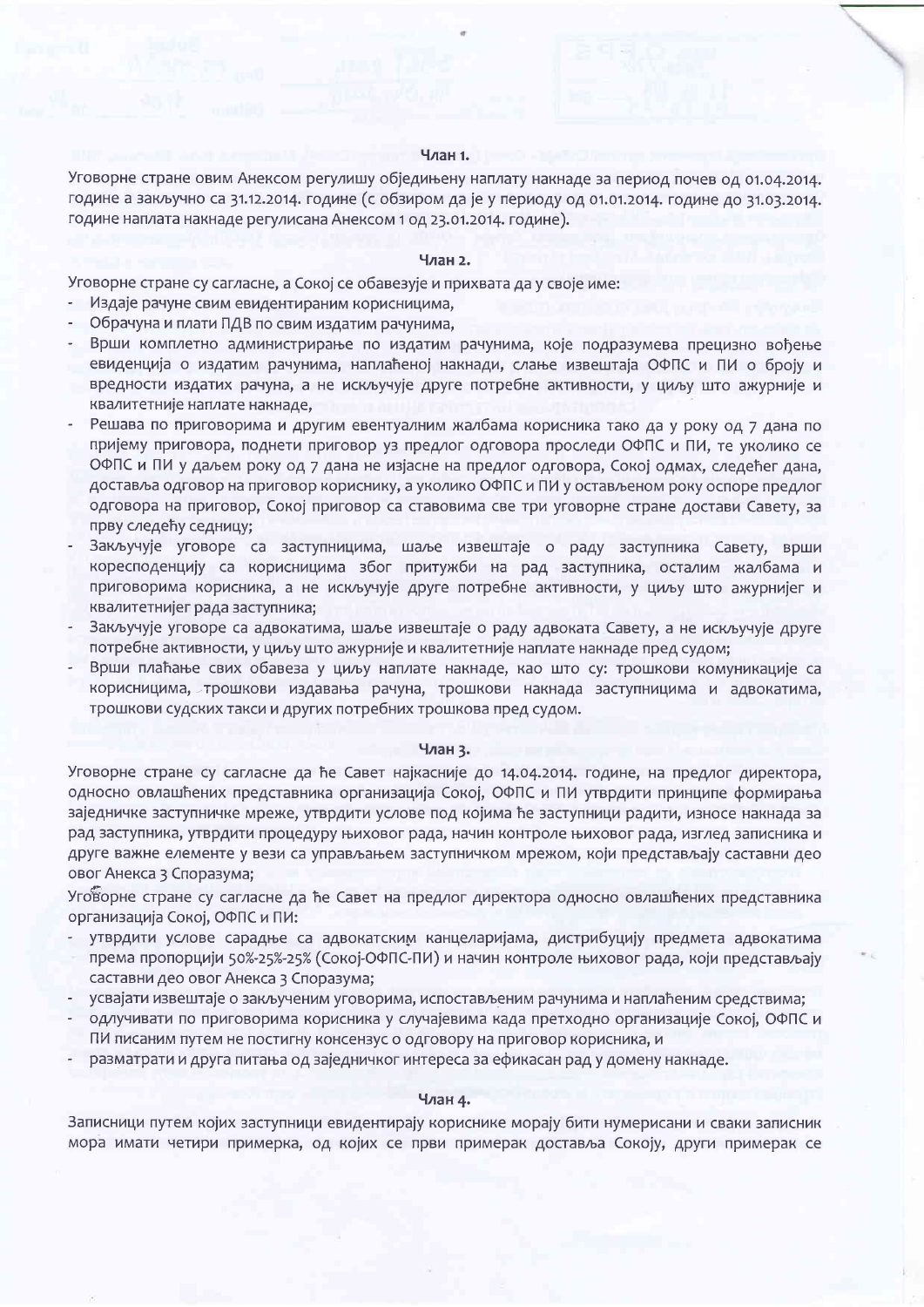доставља кориснику, трећи примерак се доставља ОФПС (за ОФПС и ПИ), а четврти примерак задржава заступник, с тим што ће ОФПС, на посебан захтев ПИ, омогућити ПИ увид у записнике, односно обезбедити ПИ копију или скенирани примерак записника.

Сокој се обавезује да до 10-ог у месецу изда рачуне свим евидентираним корисницима у складу са утврђеним обрачунским периодима.

Уколико корисник не плати накнаду по издатом рачуну, Сокој се обавезује да у року од 30 дана од дана рока утврђеног за плаћање накнаде, кориснику пошаље писмену опомену пред покретање судског поступка.

Уколико корисник не плати накнаду ни на основу опомене, Сокој се обавезује да достави предмет адвокату ради покретања судског поступка у року од 50 дана од дана издавања опомене.

Адвокат је дужан да покрене судски поступак у року од 10 дана од пријема предмета.

Рокови утврђени у овом члану Анекса могу бити одређени другачије само по одлуци Савета.

#### Члан 5.

Уговорне стране сагласно констатују да трошкове обрачуна и наплате накнаде чине следеће категорије:

- 1) трошкови зарада и других личних примања лица ангажованих на пословима обрачуна и наплате накнаде за јавно саопштавање;
- 2) трошкови поштарине;
- 3) трошкови припреме, штампе, паковања и отпреме поштанских пошиљки;
- 4) други оперативни трошкови у вези са радом на пословима обрачуна и наплате накнаде за јавно саопштавање (телефонски трошкови, трошкови електричне енергије, остали комунални трошкови, трошкови канцеларијског и другог потребног прибора и материјала, трошкови лиценци и одржавање софтвера, набавке роба и услуга за обављање наведеног посла и сл.),
- 5) трошкови рада теренских заступника,
- 6) судски трошкови (судске таксе и остали судски трошкови).

На име трошкова у тачкама 1-4) из става 1. овог члана, Сокој ће од бруто наплаћене накнаде одбијати износ од 2.000.000,00 динара месечно.

Коначан обрачун трошкова у тачкама 1-4) из става 1. овог члана одобриће Савет до 31.10.2014. године, за период од 01.04.-30.9.2014. године, на основу извештаја Сокоја о стварно начињеним трошковима из става 2. овог члана. Стварно начињени трошкови биће одобрени на нивоу 10 запослених са примањима уобичајеним за ову врсту посла за обухват до 15.000 евидентираних корисника, на нивоу стварно отпремљених пошиљки према ценама услуга трећих лица са којима Сокој има закључене уговоре (ПТТ, хибридна пошта и сл.), на нивоу сразмерног износа других стварно начињених оперативних трошкова везаних за обрачун и наплату накнаде за јавно саопштавање и на нивоу стварно начињених осталих трошкова претходно одобрених одлуком Савета.

На основу одобреног коначног обрачуна трошкова од стране Савета, у случају да се утврди разлика у односу на већ одбијене трошкове, извршиће се умањење, односно увећање бруто накнаде која се дели кроз наредни обрачун, односно наредне обрачуне.

#### Члан 6.

Трошкови рада теренских заступника и судски трошкови утврђују се обрачуном, једанпут месечно до 10-ог у месецу за претходни месец.

Уз наведене обрачуне, Сокој ће организацијама ОФПС и ПИ достављати и одговарајуће извештаје о плаћеним заступничким и судским трошковима. Садржај наведених извештаја утврдиће Савет.